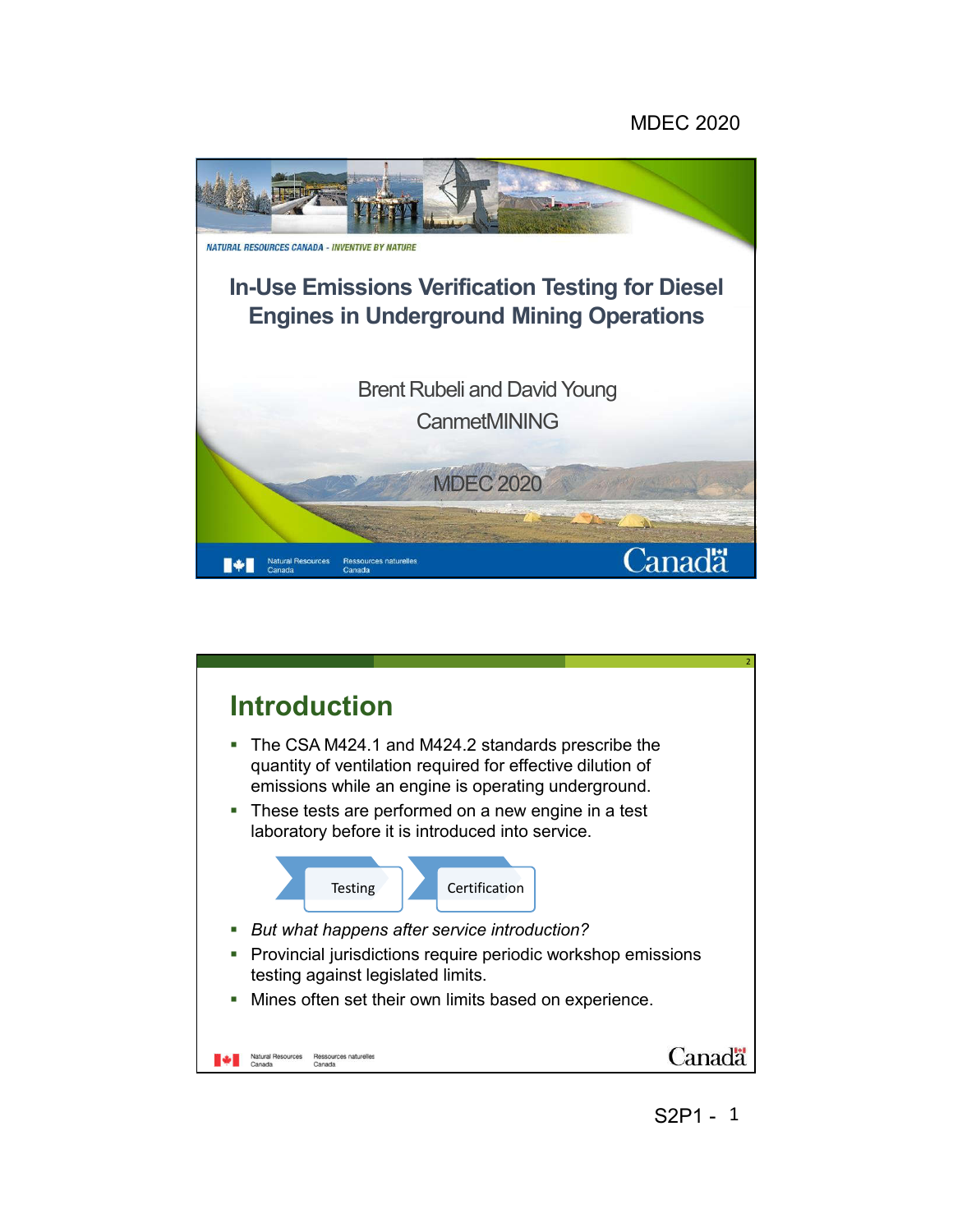

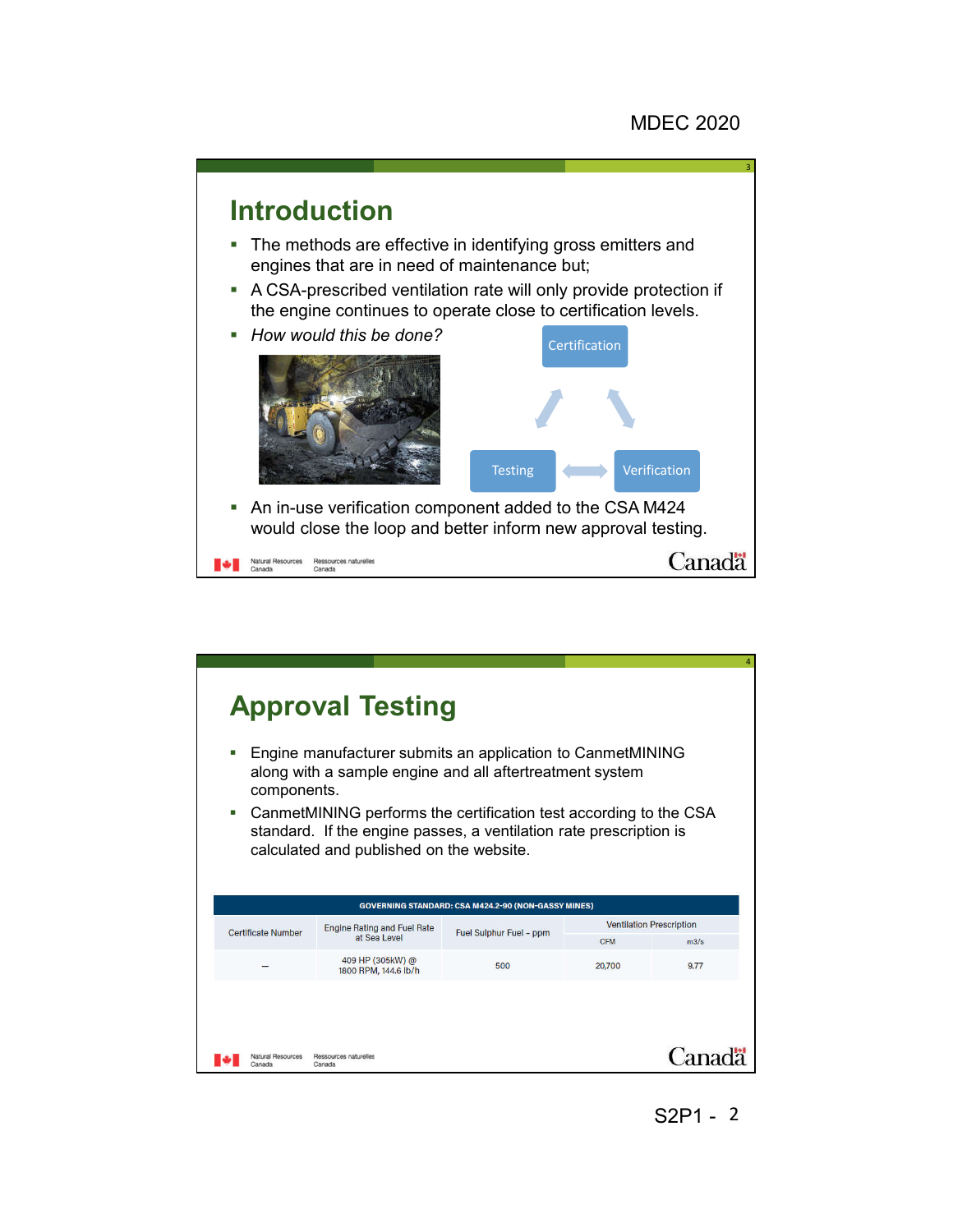

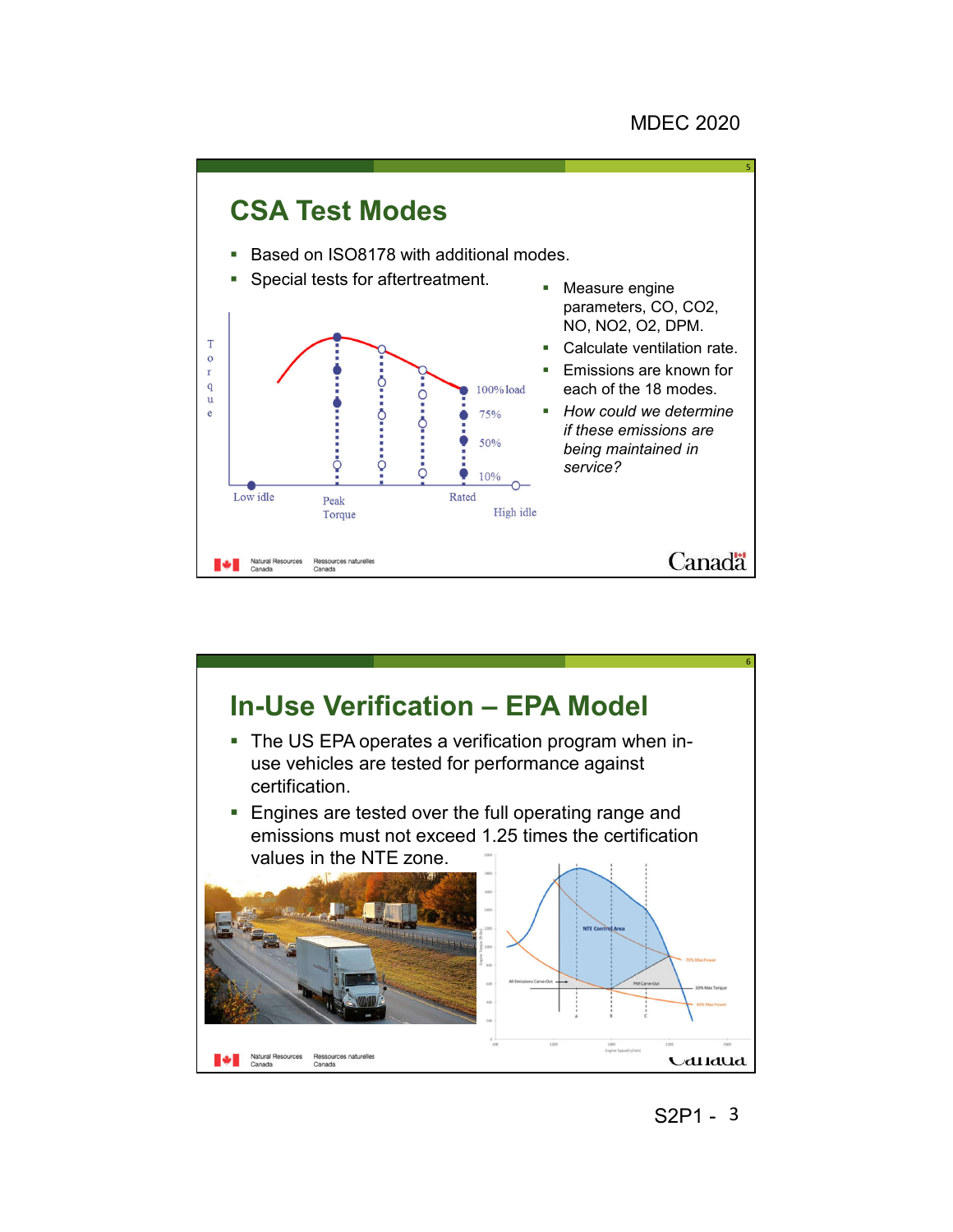

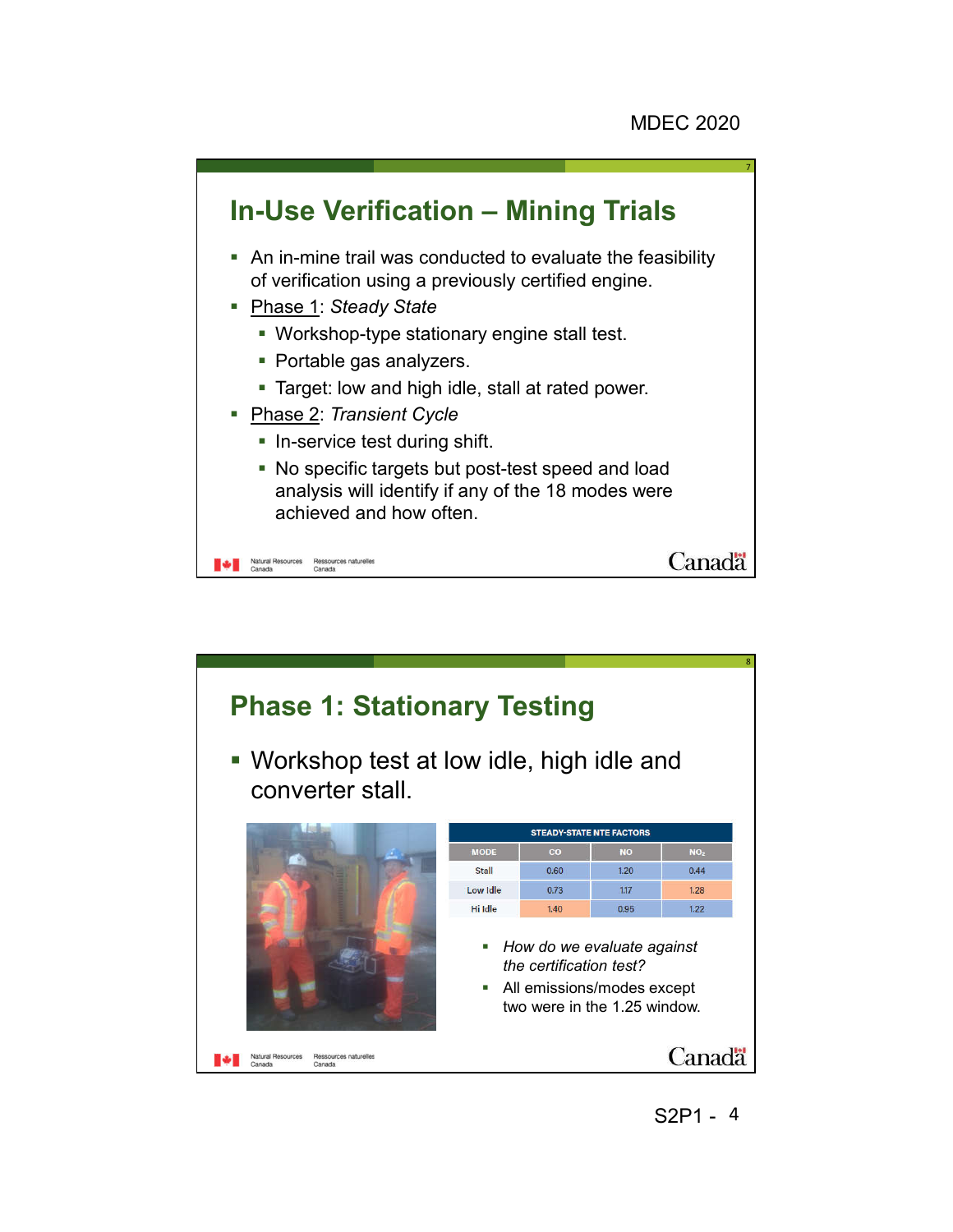



5 S2P1 -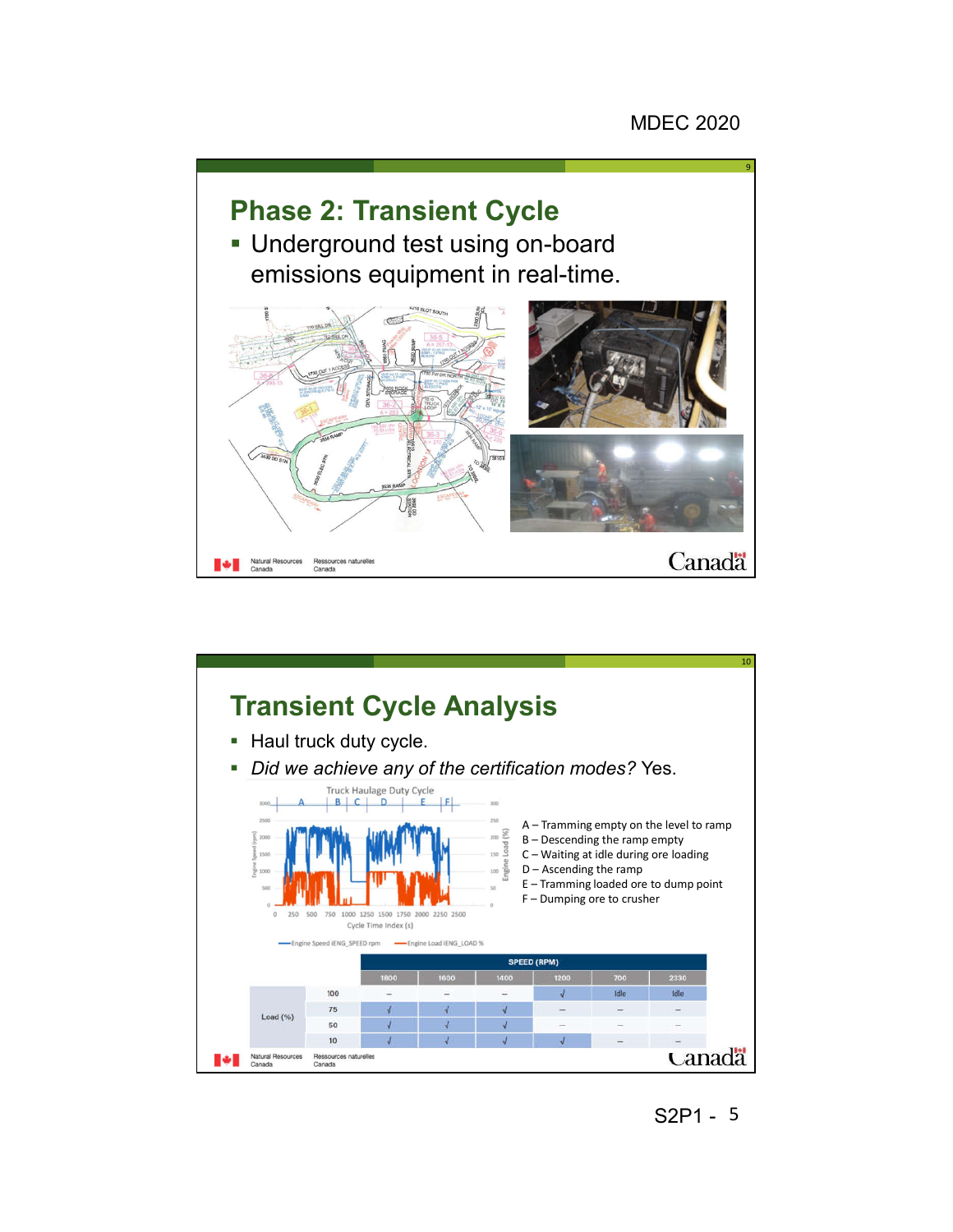